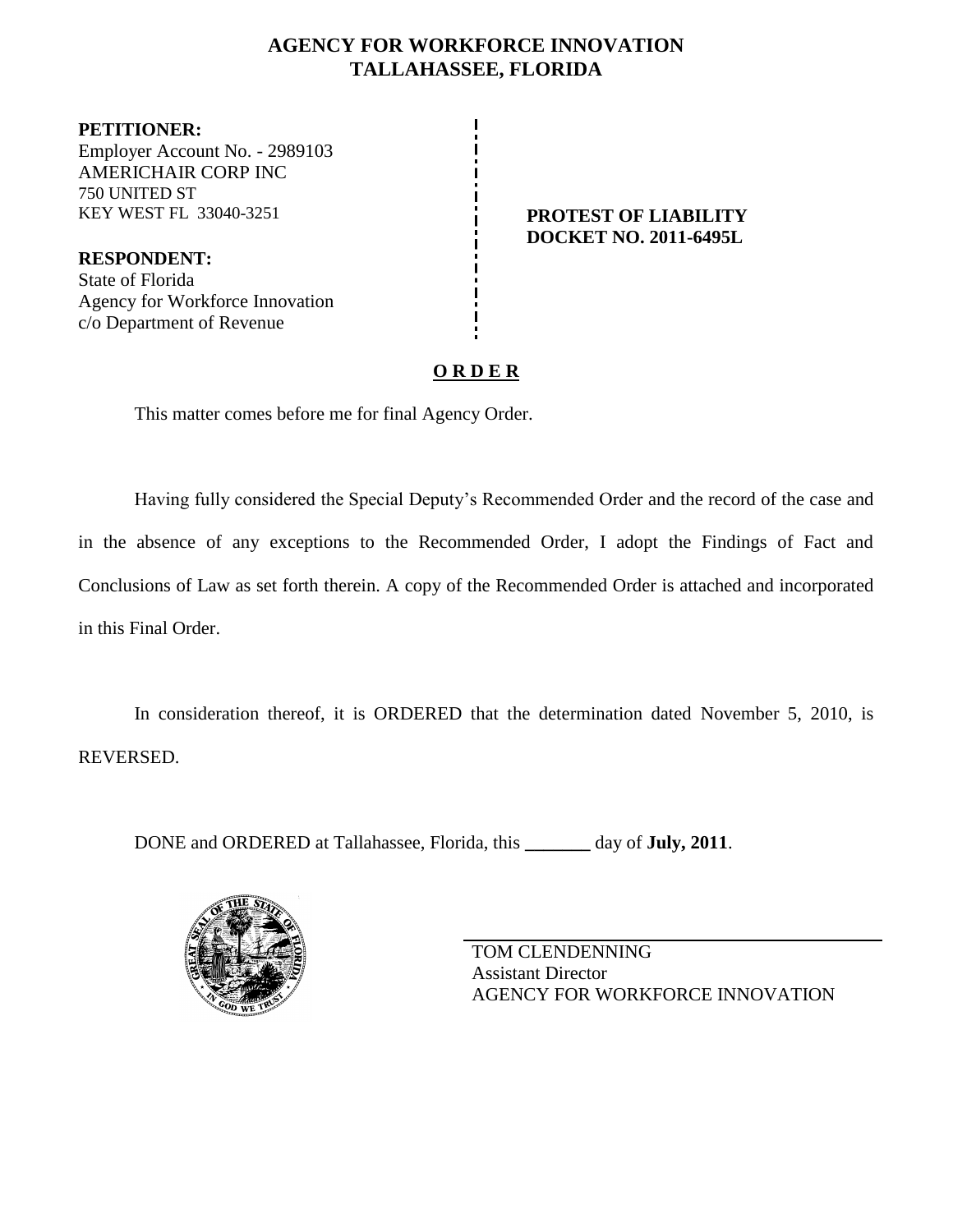### **AGENCY FOR WORKFORCE INNOVATION Unemployment Compensation Appeals**

MSC 345 CALDWELL BUILDING 107 EAST MADISON STREET TALLAHASSEE FL 32399-4143

### **PETITIONER:**

Employer Account No. - 2989103 AMERICHAIR CORP INC ATTN: SIMON DUDAI 750 UNITED ST KEY WEST FL 33040-3251

#### **PROTEST OF LIABILITY DOCKET NO. 2011-6495L**

## **RESPONDENT:**

State of Florida Agency for Workforce Innovation c/o Department of Revenue

# **RECOMMENDED ORDER OF SPECIAL DEPUTY**

TO: Assistant Director Agency for Workforce Innovation

This matter comes before the undersigned Special Deputy pursuant to the Petitioner's protest of the Respondent's determination dated November 5, 2010.

After due notice to the parties, a telephone hearing was held on March 31, 2011. An attorney appeared for the Petitioner and called the Petitioner's president as a witness. The Joined Party appeared and testified on his own behalf. A tax specialist II appeared and testified on behalf of the Respondent.

The record of the case, including the recording of the hearing and any exhibits submitted in evidence, is herewith transmitted. Proposed Findings of Fact and Conclusions of Law were received. The Petitioner submitted Proposed Findings of Fact and Conclusions of Law on April 14, 2011.

### **Issue:**

Whether services performed for the Petitioner by the Joined Party constitute insured employment, and if so, the effective date of liability, pursuant to Section 443.036(19), 443.036(21); 443.1216, Florida Statutes.

### **Findings of Fact:**

- 1. The Petitioner is a subchapter C corporation, incorporated in 2002 for the purpose of running a business that marketed mobility products.
- 2. The Joined Party provided services as an engineer for the Petitioner from May 1, 2003 through July 2010.
- 3. The Joined Party signed a written agreement at the start of service. The agreement indicated that the Joined Party would be working as an independent contractor. The Joined Party considered himself to be an independent contractor.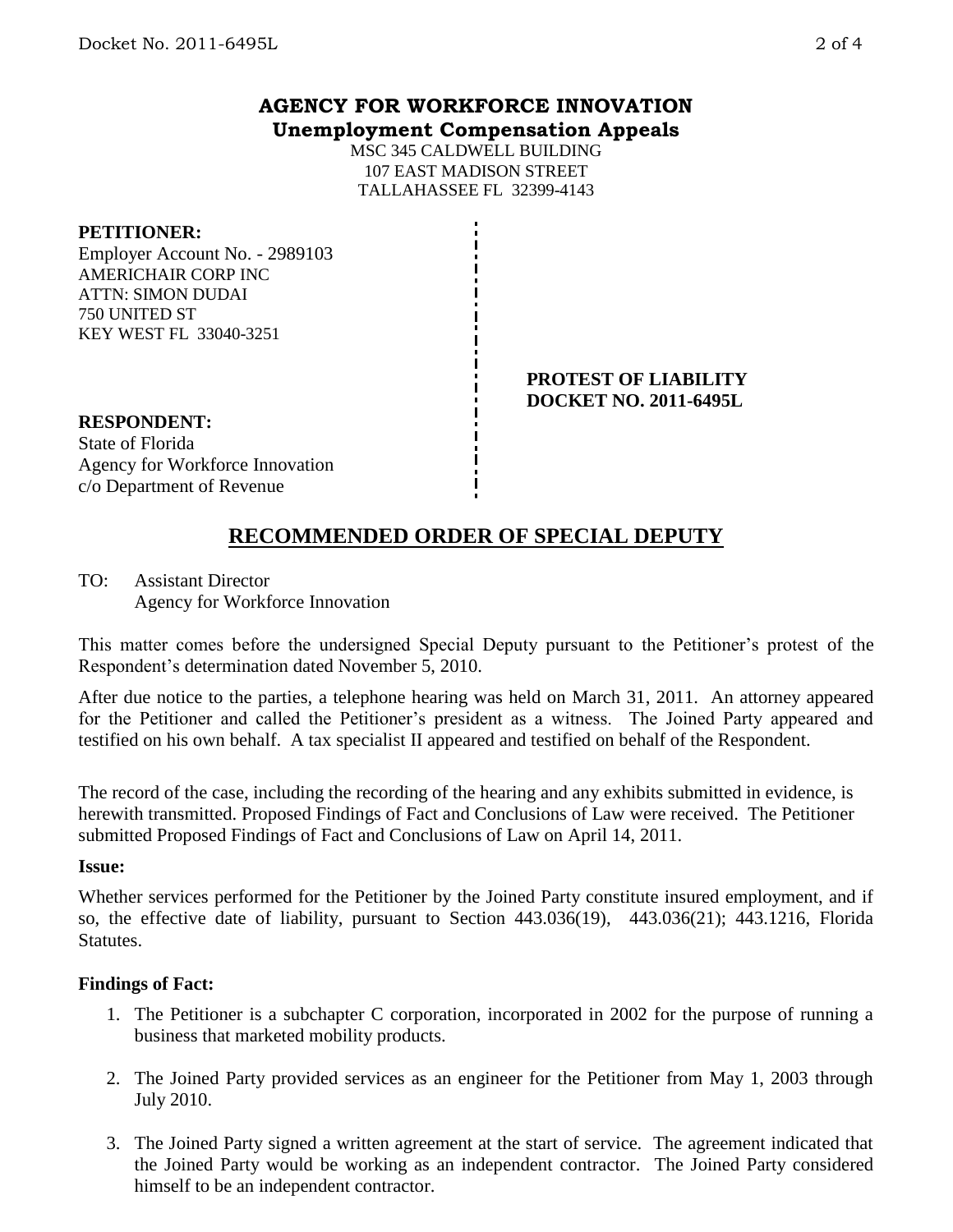- 4. The Joined Party was hired by the Petitioner to design mobility systems, including wheel chairs, and to build prototypes of the designs. The Joined Party performed the design work from his home.
- 5. The Joined Party set his own schedule for performing the work. The Petitioner was unaware of what times or days the Joined Party performed services.
- 6. The Petitioner was located in a different city from the Joined Party and exercised no direct control over the work performed by the Joined Party.
- 7. The Joined Party would contact the Petitioner when a design had been completed or improved. The Petitioner would then inspect the design.
- 8. The Joined Party requested a work space from the Petitioner once the work had reached the prototype building stage. The Petitioner rented a workspace in the Joined Party's city of residence for the Joined Party's sole use. The Joined Party was the sole key holder of the work space. The Joined Party controlled how the work space was used. The workspace was not retained by the Petitioner after the assignment was completed.
- 9. The Joined Party provided his own hand tools. The Joined Party purchased the materials needed to perform the work. The Petitioner paid for all materials selected by the Joined Party.
- 10. The Joined Party was paid \$300 per week for the duration of the project. Once the project was complete, the relationship between the parties ended.

### **Conclusions of Law:**

- 11. The issue in this case, whether services performed for the Petitioner constitute employment subject to the Florida Unemployment Compensation Law, is governed by Chapter 443, Florida Statutes. Section 443.1216(1)(a)2., Florida Statutes, provides that employment subject to the chapter includes service performed by individuals under the usual common law rules applicable in determining an employer-employee relationship.
- 12. The Supreme Court of the United States held that the term "usual common law rules" is to be used in a generic sense to mean the "standards developed by the courts through the years of adjudication." United States v. W.M. Webb, Inc., 397 U.S. 179 (1970).
- 13. The Supreme Court of Florida adopted and approved the tests in 1 Restatement of Law, Agency 2d Section 220 (1958), for use to determine if an employment relationship exists. See Cantor v. Cochran, 184 So.2d 173 (Fla. 1966); Miami Herald Publishing Co. v. Kendall, 88 So.2d 276 (Fla. 1956); Magarian v. Southern Fruit Distributors, 1 So.2d 858 (Fla. 1941); see also Kane Furniture Corp. v. R. Miranda, 506 So.2d 1061 (Fla. 2d DCA 1987).
- 14. Restatement of Law is a publication, prepared under the auspices of the American Law Institute, which explains the meaning of the law with regard to various court rulings. The Restatement sets forth a nonexclusive list of factors that are to be considered when judging whether a relationship is an employment relationship or an independent contractor relationship.
- 15. 1 Restatement of Law, Agency 2d Section 220 (1958) provides:
	- (1) A servant is a person employed to perform services for another and who, in the performance of the services, is subject to the other's control or right of control.
	- (2) The following matters of fact, among others, are to be considered: